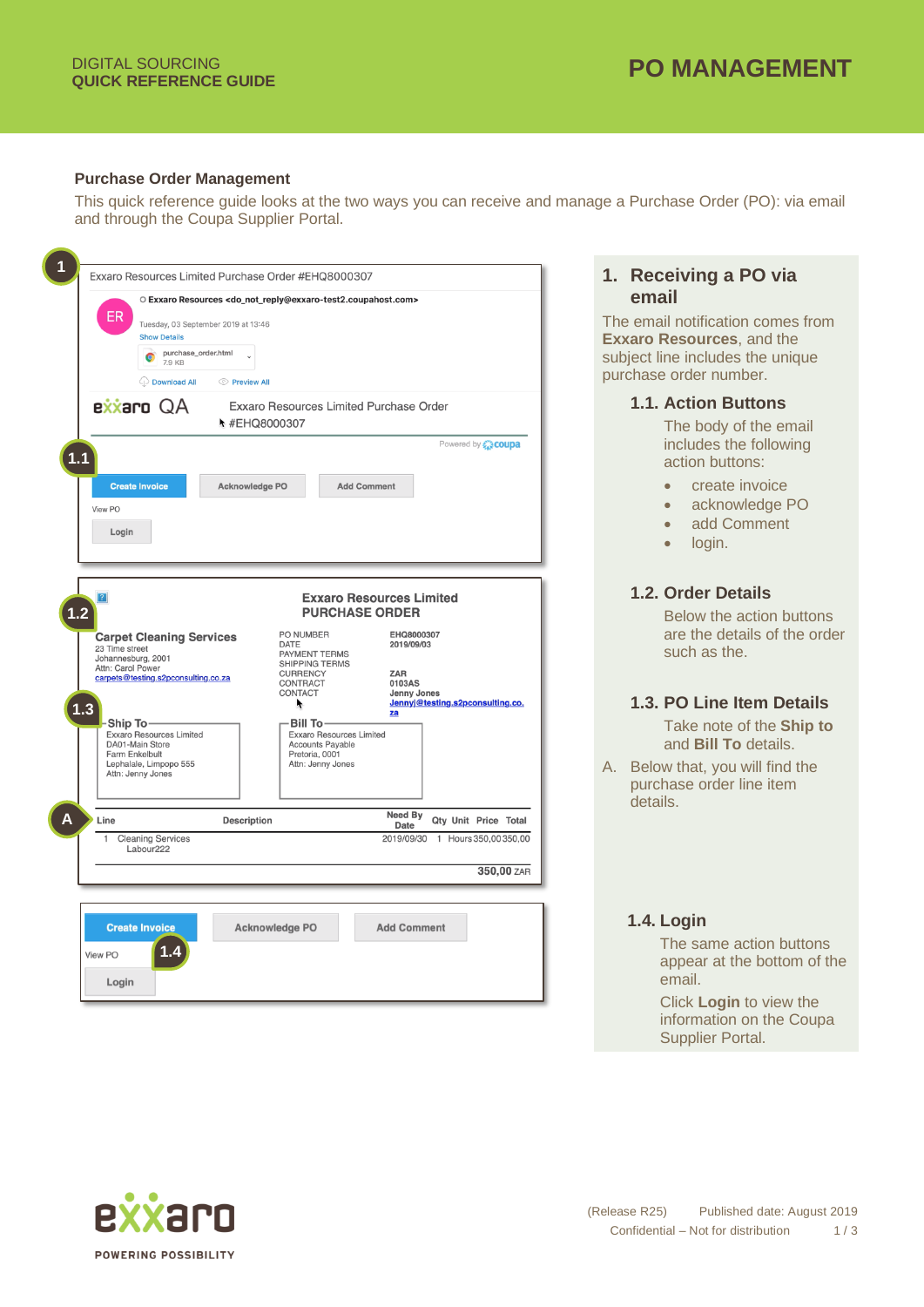

- A. To create an invoice, click on the **gold coins**.
- B. To create a credit note, click on the **red coins**.
- C. To create a time sheet, click on the **hard hat icon.**